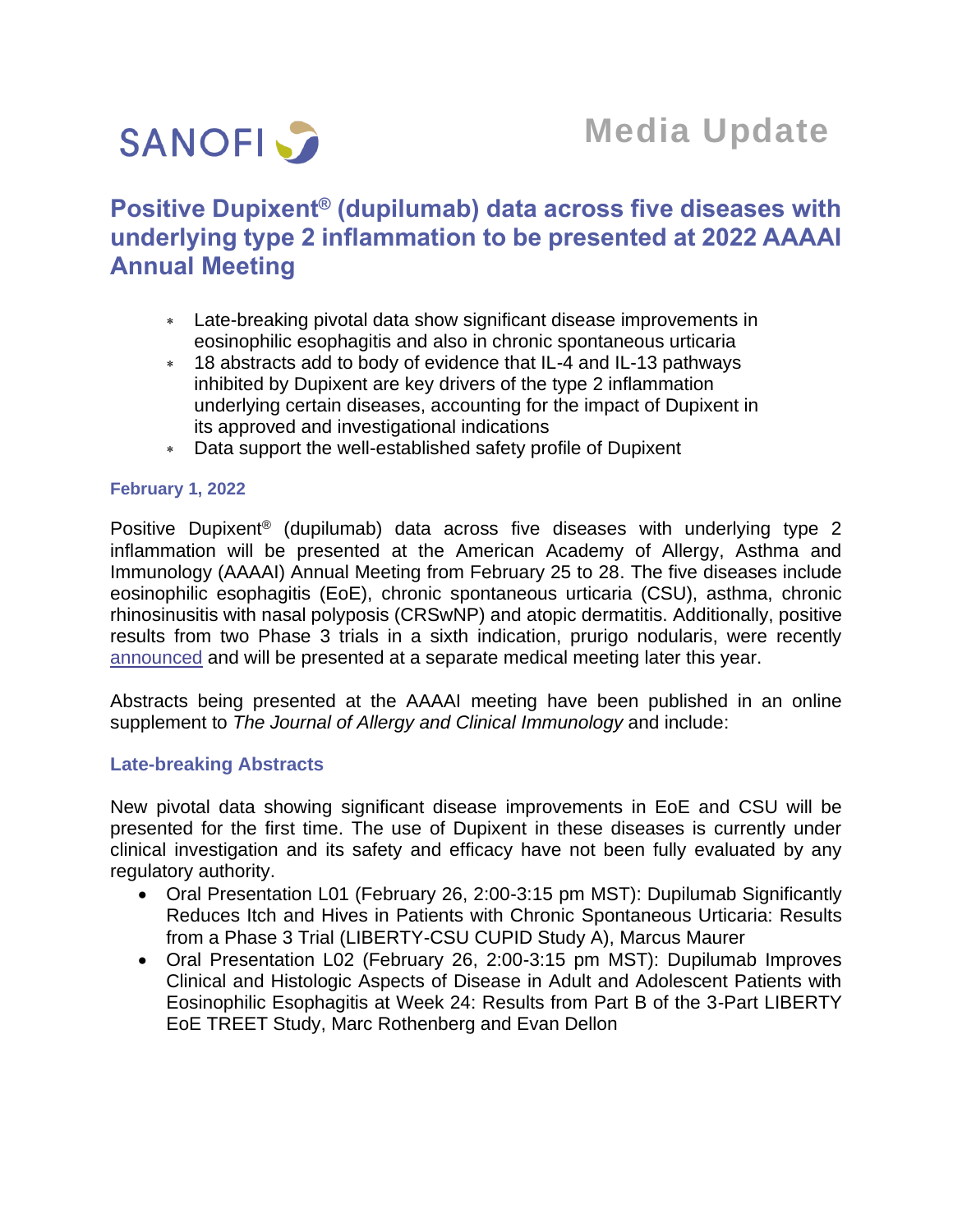## **Asthma**

New analyses evaluate Dupixent in patients aged six years and older with moderate-tosevere asthma. These include analyses in patients characterized by different type 2 inflammatory biomarkers and comorbidities, as well as those with seasonal exacerbations.

- Oral Presentation 189 (February 26, 2:00-3:15 pm MST): Long-Term Efficacy of Dupilumab in Patients with Asthma with and without Comorbid Chronic Rhinosinusitis/Nasal Polyposis, Andrew Menzies-Gow
- Oral Presentation 190 (February 26, 2:00-3:15 pm MST): Efficacy of Dupilumab in the Prevention of Seasonal Exacerbations in Patients with and without Evidence of an Allergic Asthma Phenotype, Anju Peters
- Poster 42 (February 26, 9:45-10:45 am MST): Dupilumab Efficacy in LIBERTY ASTHMA QUEST Patients with Uncontrolled, Moderate-to-Severe Asthma by Allergen Sensitization Status, Jonathan Corren
- Poster 50 (February 26, 9:45-10:45 am MST): Efficacy of Dupilumab in Quadrants of Elevated- vs Low- Type 2 Biomarkers in Children with Uncontrolled, Moderateto-Severe Asthma: LIBERTY ASTHMA VOYAGE, Leonard Bacharier
- Poster 409 (February 27, 2:00-3:15 pm MST): Dupilumab Improves Asthma Control, and Allergic Rhinitis-Related Health-Related Quality of Life in Children with Uncontrolled Persistent Asthma with Comorbid Allergic Rhinitis, Alessandro Fiocchi
- Poster 571 (February 28, 9:45-10:45 am MST): Long-Term Efficacy of Dupilumab in Quadrants of Elevated- vs Low- Type 2 Biomarker Patients with Uncontrolled, Moderate-to-Severe Asthma: LIBERTY ASTHMA TRAVERSE, Michael Wechsler

## **CRSwNP**

New analyses assess Dupixent in reducing the burden of disease for patients with CRSwNP. These include assessments on the reduction of systemic corticosteroid use and symptoms, such as loss of sense of smell and nasal congestion, as well as the increase in days with no symptoms.

- Oral Presentation 430 (February 27, 2:05-2:15 pm MST): Dupilumab Achieves Durable Reduction in Severity of Symptoms Rated Most Important by Patients with Chronic Rhinosinusitis with Nasal Polyps, Claire Hopkins
- Oral Presentation 431 (February 27, 2:15-2:25 pm MST): Dupilumab Improves Objective, Subjective, and Health-Related Quality of Life Outcomes in Chronic Rhinosinusitis with Nasal Polyps (CRSwNP), Regardless of BMI ≥30 kg/m2 or Weight ≥90 kg: Post-hoc Analysis of the SINUS-24 and SINUS-52 Studies, Seong Cho
- Oral Presentation 432 (February 27, 2:25-2:35 pm MST): Symptom Free Days in Patients with Severe Chronic Rhinosinusitis with Nasal Polyps Treated with Dupilumab, Claus Bachert
- Oral Presentation 434 (February 27, 2:45-2:55 pm MST): Dupilumab Leads to Reduction of Anosmia in Patients with Severe Chronic Rhinosinusitis with Nasal Polyps, Andrew Lane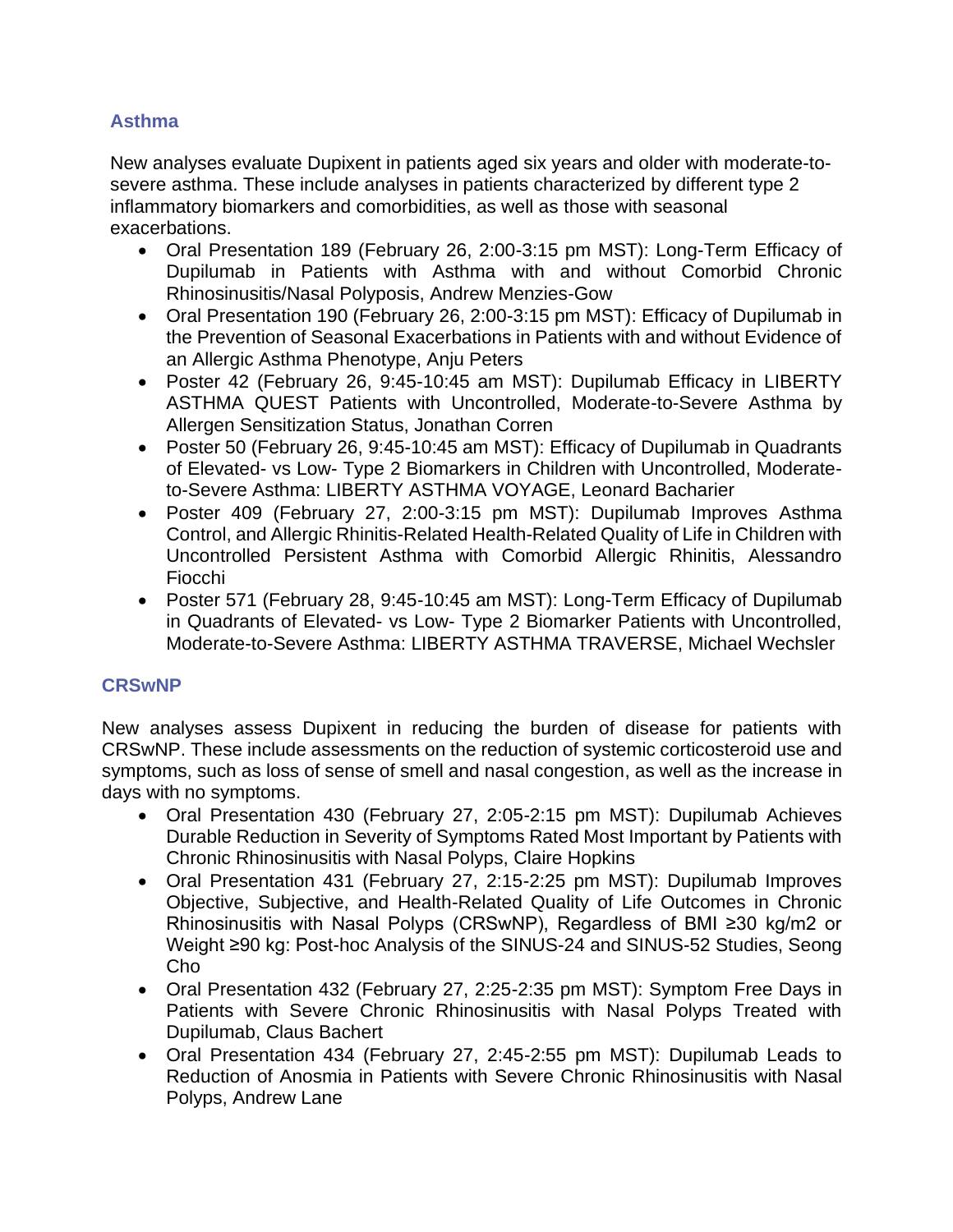- Poster 145 (February 26, 9:45-10:45 am MST): EValuating trEatment RESponses of Dupilumab Versus Omalizumab in Type 2 Patients: The EVEREST Trial, Lucia De Prado Gomez
- Poster 377 (February 27, 9:45-10:45 am MST): Dupilumab Reduces Asthma Disease Burden and Recurrent SCS Use in Patients with CRSwNP and Coexisting Asthma, Mark Gurnell

## **EoE**

In addition to the late-breaking abstract, a new analysis assesses the impact of Dupixent treatment on biomarkers of type 2 inflammation in patients with EoE. The use of Dupixent in EoE is investigational and has not been approved by any regulatory authority.

• Oral Presentation 633 (February 28, 9:45-10:45 am MST): Dupilumab Reduces Biomarkers of Type 2 Inflammation in Adult and Adolescent Patients with Eosinophilic Esophagitis: Results from Parts A and C of a Three-Part, Phase 3 LIBERTY EoE TREET Study, Mark Rothenberg

### **Atopic Dermatitis**

New data from a trial that evaluated improvements in skin barrier function for adults and adolescents with moderate-to-severe atopic dermatitis treated with Dupixent, as well as long-term safety results of Dupixent in adults, will be shared.

- Poster 29 (February 26, 9:45-10:45 am MST): Dupilumab Treatment Significantly Improves Skin Barrier Function in Adult and Adolescent Patients with Moderate to Severe Atopic Dermatitis, Evgeny Berdyshev
- Poster 30 (February 26, 9:45-10:45 am MST): Safety of Long-Term Dupilumab Treatment in Adults with Moderate-to-Severe Atopic Dermatitis up to 172 Weeks: Results from an Open-Label Extension (OLE) Trial, Andreas Wollenberg

In addition, results from an observational study highlight the disease burden of moderateto-severe atopic dermatitis and unmet need in children.

• Poster 22 (February 26, 9:45-10:45 am MST): The Patient Burden of Moderate-to-Severe Atopic Dermatitis (AD) in Children Aged <12 Years: Results From 732 Patients in the PEDIatric STudy in Atopic Dermatitis (PEDISTAD) Observational Study, Amy Paller

### **About Dupixent**

Dupixent is a fully human monoclonal antibody that inhibits the signaling of the interleukin-4 (IL-4) and interleukin-13 (IL-13) pathways. Dupixent is not an immunosuppressant and does not require lab monitoring. IL-4 and IL-13 are key and central drivers of the type 2 inflammation that plays a major role in atopic dermatitis, asthma and CRSwNP.

Dupixent is currently approved in the U.S., Europe, Japan and other countries around the world for use in specific patients with moderate-to-severe atopic dermatitis, as well as certain patients with asthma or CRSwNP in different age populations. Dupixent is also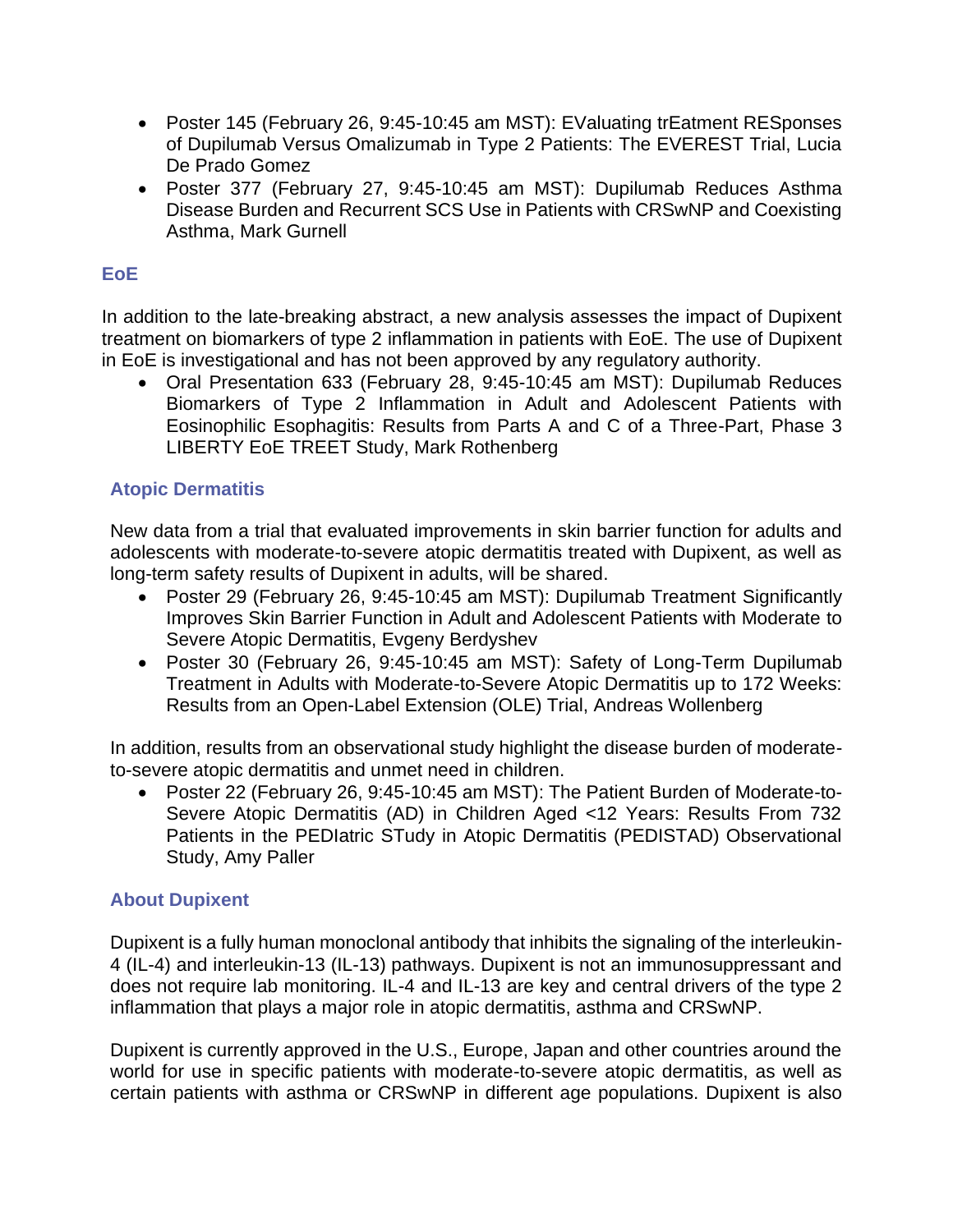approved in one or more of these indications in more than 60 countries around the world and more than 350,000 patients have been treated globally.

#### **Dupilumab Development Program**

Dupilumab is being jointly developed by Sanofi and Regeneron under a global collaboration agreement. To date, dupilumab has been studied across 60 clinical trials involving more than 10,000 patients with various chronic diseases driven in part by type 2 inflammation.

In addition to the currently approved indications, Sanofi and Regeneron are studying dupilumab in a broad range of diseases driven by type 2 inflammation or other allergic processes, including pediatric atopic dermatitis (6 months to 5 years of age, Phase 3), eosinophilic esophagitis (Phase 3), prurigo nodularis (Phase 3), chronic spontaneous urticaria (Phase 3), chronic rhinosinusitis without nasal polyposis (Phase 3), chronic obstructive pulmonary disease with evidence of type 2 inflammation (Phase 3), bullous pemphigoid (Phase 3), chronic inducible urticaria-cold (Phase 3), allergic fungal rhinosinusitis (Phase 3), allergic bronchopulmonary aspergillosis (Phase 3) and peanut allergy (Phase 2). These potential uses of dupilumab are currently under clinical investigation, and the safety and efficacy in these conditions have not been fully evaluated by any regulatory authority.

#### **About Regeneron**

Regeneron (NASDAQ: REGN) is a leading biotechnology company that invents life-transforming medicines for people with serious diseases. Founded and led for over 30 years by physician-scientists, our unique ability to repeatedly and consistently translate science into medicine has led to nine FDA-approved treatments and numerous product candidates in development, almost all of which were homegrown in our laboratories. Our medicines and pipeline are designed to help patients with eye diseases, allergic and inflammatory diseases, cancer, cardiovascular and metabolic diseases, pain, hematologic conditions, infectious diseases and rare diseases.

Regeneron is accelerating and improving the traditional drug development process through our proprietary *VelociSuite®* technologies, such as *VelocImmune®*, which uses unique genetically humanized mice to produce optimized fully human antibodies and bispecific antibodies, and through ambitious research initiatives such as the Regeneron Genetics Center, which is conducting one of the largest genetics sequencing efforts in the world.

For additional information about the company, please visit www.regeneron.com or follow @Regeneron on Twitter.

#### **About Sanofi**

Sanofi is dedicated to supporting people through their health challenges. We are a global biopharmaceutical company focused on human health. We prevent illness with vaccines, provide innovative treatments to fight pain and ease suffering. We stand by the few who suffer from rare diseases and the millions with long-term chronic conditions.

With more than 100,000 people in 100 countries, Sanofi is transforming scientific innovation into healthcare solutions around the globe.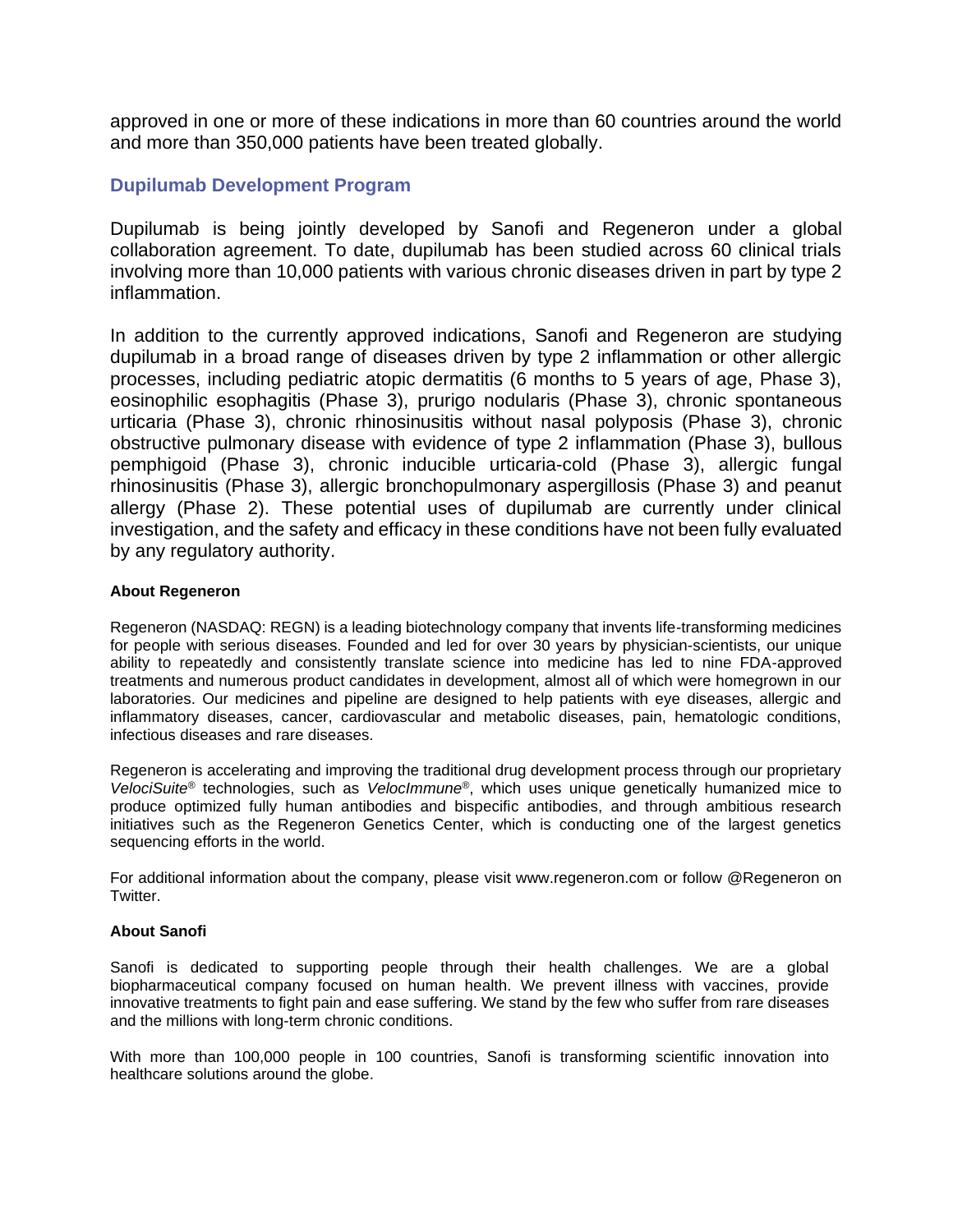**Sanofi Media Relations Contact** Sally Bain Tel.: +1 (781) 264-1091 [Sally.Bain@sanofi.com](mailto:Sally.Bain@sanofi.com) **Regeneron Media Relations Contact** Sharon Chen Tel.: +1 (914) 847-1546 [Sharon.Chen@regeneron.com](mailto:Sharon.Chen@regeneron.com) 

#### **Sanofi Investor Relations Contacts Paris**

Eva Schaefer-Jansen Arnaud Delepine Nathalie Pham

**Sanofi Investor Relations Contacts North America** Felix Lauscher

Tel.: +33 (0)1 53 77 45 45 [investor.relations@sanofi.com](mailto:investor.relations@sanofi.com)

<https://www.sanofi.com/en/investors/contact>

#### **Regeneron Investor Relations** Vesna Tosic

Tel.: +1 (914) 847-5443 [Vesna.Tosic@regeneron.com](mailto:Vesna.Tosic@regeneron.com) 

#### *Sanofi Forward-Looking Statements*

*This press release contains forward-looking statements as defined in the Private Securities Litigation Reform Act of 1995, as amended. Forward-looking statements are statements that are not historical facts. These statements include projections and estimates regarding the marketing and other potential of the product, or regarding potential future revenues from the product. Forward-looking statements are generally identified by the words "expects", "anticipates", "believes", "intends", "estimates", "plans" and similar expressions. Although Sanofi's management believes that the expectations reflected in such forward-looking statements are reasonable, investors are cautioned that forward-looking information and statements are subject to various*  risks and uncertainties, many of which are difficult to predict and generally beyond the control of Sanofi, that *could cause actual results and developments to differ materially from those expressed in, or implied or projected by, the forward-looking information and statements. These risks and uncertainties include among other things, unexpected regulatory actions or delays, or government regulation generally, that could affect*  the availability or commercial potential of the product, the fact that product may not be commercially successful, *the uncertainties inherent in research and development, including future clinical data and analysis of existing clinical data relating to the product, including post marketing, unexpected safety, quality or manufacturing issues, competition in general, risks associated with intellectual property and any related future litigation and the ultimate outcome of such litigation, and volatile economic and market conditions, and the impact that COVID-19 will have on us, our customers, suppliers, vendors, and other business partners, and the financial condition of any one of them, as well as on our employees and on the global economy as a whole. Any material effect of COVID-19 on any of the foregoing could also adversely impact us. This situation is changing*  rapidly and additional impacts may arise of which we are not currently aware and may exacerbate other *previously identified risks. The risks and uncertainties also include the uncertainties discussed or identified in the public filings with the SEC and the AMF made by Sanofi, including those listed under "Risk Factors" and "Cautionary Statement Regarding Forward-Looking Statements" in Sanofi's annual report on Form 20-F for the year ended December 31, 2020. Other than as required by applicable law, Sanofi does not undertake any obligation to update or revise any forward-looking information or statements*

#### *Regeneron Forward-Looking Statements and Use of Digital Media*

*This press release includes forward-looking statements that involve risks and uncertainties relating to future events and the future performance of Regeneron Pharmaceuticals, Inc. ("Regeneron" or the "Company"), and actual events or results may differ materially from these forward-looking statements. Words such as "anticipate," "expect," "intend," "plan," "believe," "seek," "estimate," variations of such words, and similar expressions are intended to identify such*